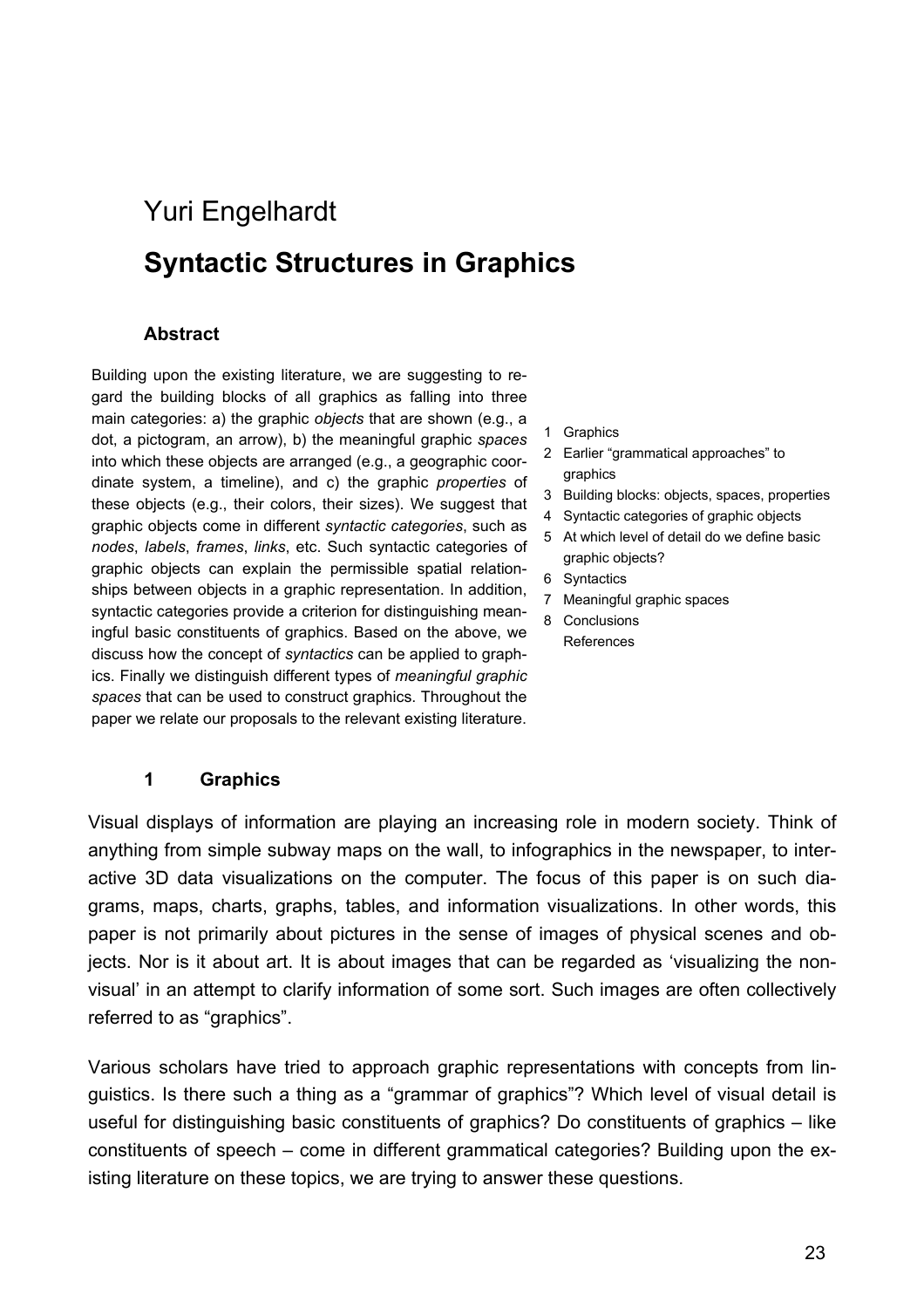## **2 Earlier "grammatical approaches" to graphics**

Various authors have attempted to approach graphics with the linguistic concept of *grammar*. Let us briefly review a few examples. In 1914, Willard Brinton writes in his book *Graphic methods for presenting facts* that "The principles for a grammar of graphic presentation are so simple that a remarkably small number of rules would be sufficient to give a universal language". In 1967, Jacques Bertin publishes his classic *Sémiologie graphique*, in which he analyses the "language" of graphic representations and the "visual variables of the image". In 1976, linguist Ann Harleman Stewart examines the properties of diagrams and claims that "Like any language, graphic representation has a vocabulary and a grammar". In 1984, Clive Richards proposes a "grammatically-based analysis" of diagrams in his Ph.D. thesis *Diagrammatics*. In 1986, Jock Mackinlay suggests that "graphical presentations are actually sentences of graphical languages that have precise syntactic and semantic definitions". In Mackinlay's approach, "the syntax of a graphical language is defined to be a set of well-formed graphical sentences". In 1987, Fred Lakin publishes his paper "Visual grammars for visual languages", in which he describes his approach to the "spatial parsing" of graphics, which he defines as "the process of recovering the underlying syntactic structure of a visual communication object from its spatial arrangement".

Since the mid-nineties the literature on grammatical aspects of graphics is expanding further. Kress and van Leeuwen publish their book *Reading images: the grammar of visual design* (1996). Unfortunately, it is difficult to extract a systematic approach to a syntactic analysis of graphics from their book. A paper titled "The visual grammar of information graphics" (1996) by Engelhardt *et al.*, suggests "syntactic categories of visual components". Robert Horn, in his book *Visual Language* (1998), proposes a morphology and a syntax of visual language based partly on the work of Jacques Bertin and on the Gestalt principles of perception. In his book *The grammar of graphics* (1999), Leland Wilkinson describes an approach to graphics that is related to object-oriented design in computer science. However, he uses grammatical terminology "metaphorically", and not in a linguistic sense. Colin Ware (2000) writes about the "perceptual syntax of diagrams", describing "the grammar of node-link diagrams" and "the grammar of maps". Engelhardt, in his Ph.D. thesis *The language of graphics* (2002) provides a detailed proposal for the analysis of syntactic structure, which he applies to a broad spectrum of graphic representations. Based on all this previous work, what can we say about the structure of graphics?

#### **3 Building blocks: objects, spaces, properties**

To be able to talk about the building blocks of graphics, let us introduce some terminology. We propose a notion of *graphic objects* that will allow for recursive structures: Any graphic representation – *and* any meaningful visible component of a graphic representation – may be referred to as a *graphic object*. This means that graphic objects can be distinguished at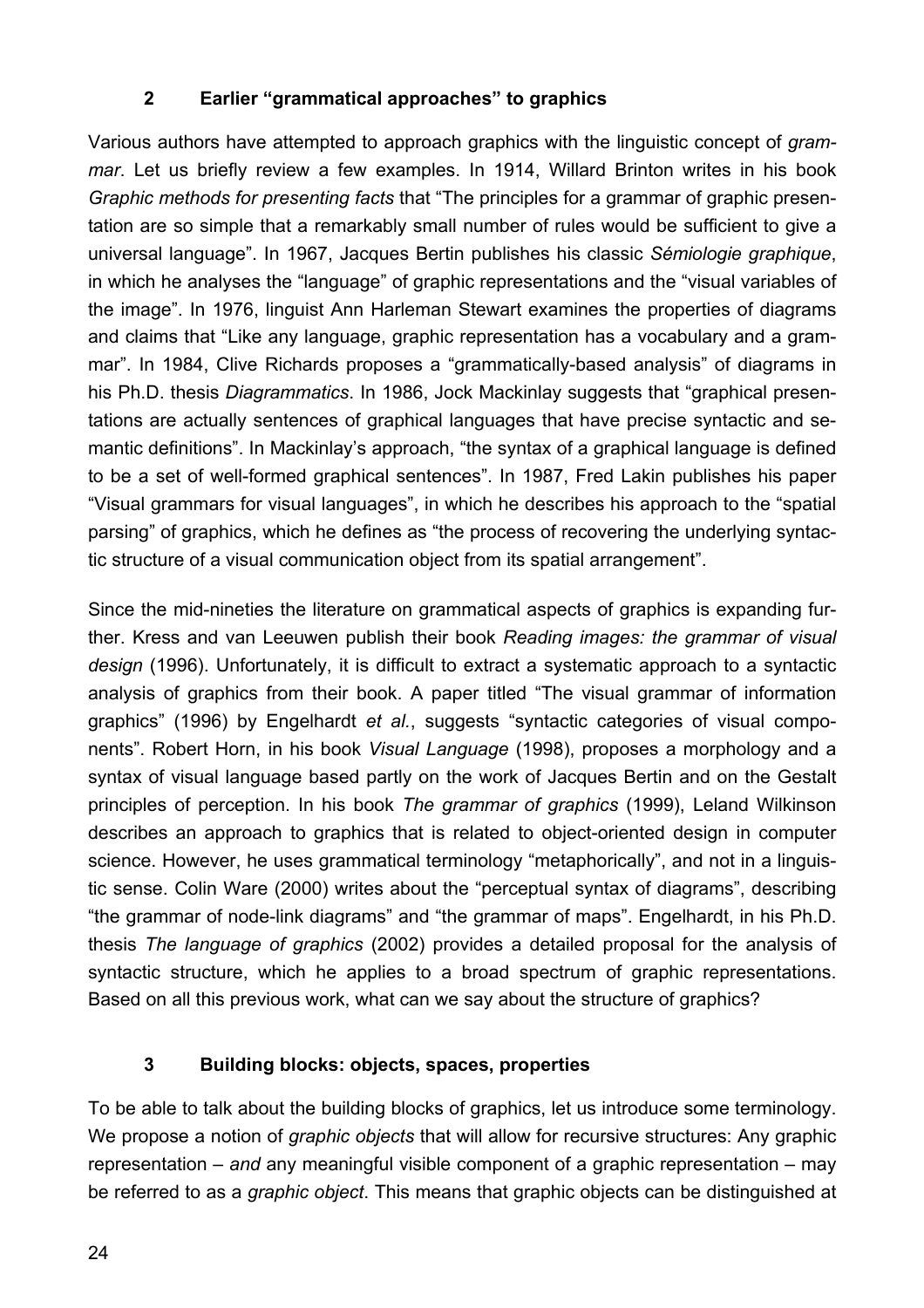various levels of a graphic representation. For example, a map or a chart in its entirety is a graphic object. In addition, the various symbols or components that are positioned within that map or chart are graphic objects as well.

A set of graphic objects can be combined into a meaningful arrangement, together forming a single graphic object at a higher level. As Winn (1991) writes: "One property of the symbol system of maps and diagrams is that their components can form clusters, which in turn can form other clusters in a hierarchical fashion. Each cluster can then act as a discrete component." Let us give a top-down description of this principle: A *graphic object* (e.g., a map, a time chart) can contain a *graphic space* (e.g., a cartographic space, or the space defined by a time line, see section 7 for more about graphic spaces). In turn, that *graphic space* can contain *graphic objects* (e.g., symbols or small "sub-graphics"). This can be applied recursively, resulting in objects inside spaces inside objects etc. A bottom-up description of this principle was given above: a set of *graphic objects* can be arranged into a *graphic space*, together forming a single *graphic object* at a higher level. This "nesting" or "embedding" (Engelhardt 2002) of graphic structures can be referred to as "recursive composition" (Card 2003). In section 5 of this paper we will come to the question of which level of visual detail is useful for distinguishing basic graphic objects.

In contrast to the general notion of "space", the notion of *meaningful graphic space* (Engelhardt 1998, 1999, 2002) involves signification: a spatial position stands for something. In many graphics, for example in maps and in time charts, a change of position of an object will correspond to a change of meaning. In technical terms, a meaningful graphic space could be defined as a graphic space that involves an interpretation function from spatial positions to one or more domains of information values. For example, moving to the left in a graphic space may mean moving towards the West (in case of a map), or moving back in time (in case of a time chart). In his paper "Giving meaning to place: Semantic spaces", Wexelblat (1991) explains that visualizations "give representational significance to arrangement and location", and that "location may have precise meaning even without the presence of an object at that location". Card (2003), referring to Engelhardt *et al.* (1996), explains that in a visualization, "Empty space itself, as a container, can be treated as if it had metric structure". Card presents spatial axes as "an important building block" of graphics.

Before we continue, let us first try to say more about the different categories of "building blocks" of graphics. In graphics, not only the possible constituents themselves (*graphic objects*), and the diverse possible ways of arranging these constituents (in *meaningful graphic spaces*), but also the possible visual appearances of these constituents (*graphic properties* such as size, color), could be considered as being part of the graphic "vocabulary". In this sense we can say that the building blocks of graphics fall into three main categories: graphic *objects*, meaningful graphic *spaces*, and graphic *properties*. Consider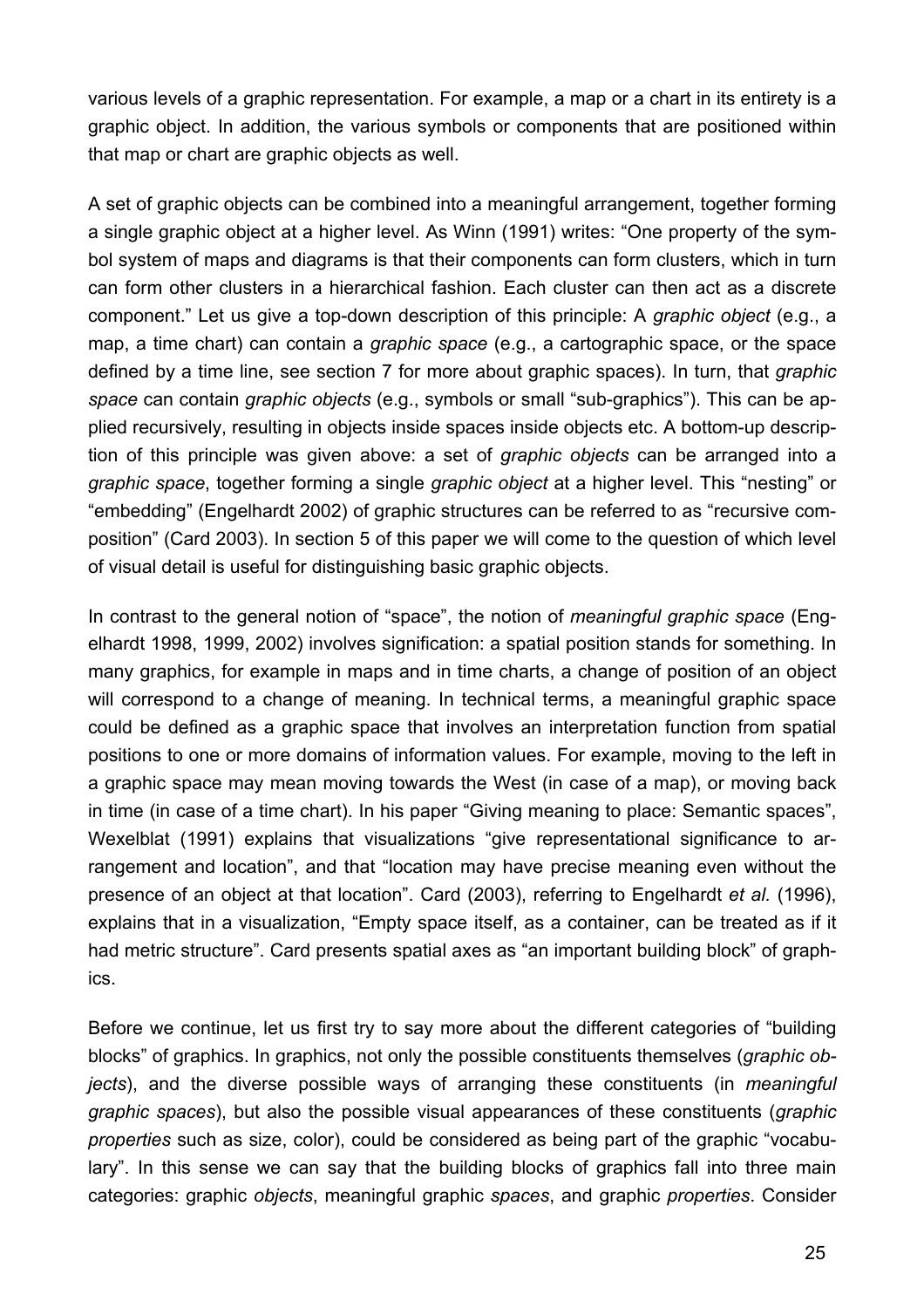a drawing of a family tree for example. In a family tree, the names and the lines between the names are graphic *objects*. The meaningful graphic *space* into which these graphic objects are arranged involves a vertical ordering of generations (e.g., grandparents on top, grandchildren at the bottom). And if names are written in different colors or sizes, then these are graphic *properties* of those names.

The three categories of the building blocks of graphics – *objects*, *spaces*, and *properties* – can be traced back in the literature, although various different terms have been used to refer to them. Please take a look at table 1. In his classic *Sémiologie graphique*, Jacques Bertin (1967) elaborates on the uses of "marks", "positional variables", and "retinal variables". Twyman's "schema for the study of graphic language" (1979) sets out "mode of symbolization" against "method of configuration". Wexelblat (1991) describes visualizations as "represented objects" that are positioned in "semantic spaces". Winn (1991) dissects maps and diagrams into "components" and their "configuration". Engelhardt *et al.* (1996) distinguish "visual components", "basic operations of spatial syntax", and "visual appearance". Card, Mackinlay and Shneiderman (1999) and Card (2003), both referring to Engelhardt *et al.* (1996), introduce the term "spatial substrate".

Meaningful graphic spaces are elaborated on in section 7. In the next two sections we will examine graphic objects.

| <b>Building blocks</b><br>of graphics     | graphic objects            | graphic spaces                          | graphic<br>properties  |
|-------------------------------------------|----------------------------|-----------------------------------------|------------------------|
| Bertin (1967)                             | marks                      | positional variables                    | retinal variables      |
| Twyman (1979)                             | mode of symboli-<br>zation | method of configuration                 |                        |
| Wexelblat (1991)                          | represented ob-<br>jects   | semantic spaces                         |                        |
| Winn (1991)                               | components                 | configuration                           |                        |
| Engelhardt et al.<br>(1996)               | visual compo-<br>nents     | basic operations of spa-<br>tial syntax | visual appear-<br>ance |
| Card <i>et al.</i> (1999),<br>Card (2003) | marks                      | spatial substrate                       | retinal properties     |

|  |  |  |  |  | Table 1: The building blocks of graphics |
|--|--|--|--|--|------------------------------------------|
|--|--|--|--|--|------------------------------------------|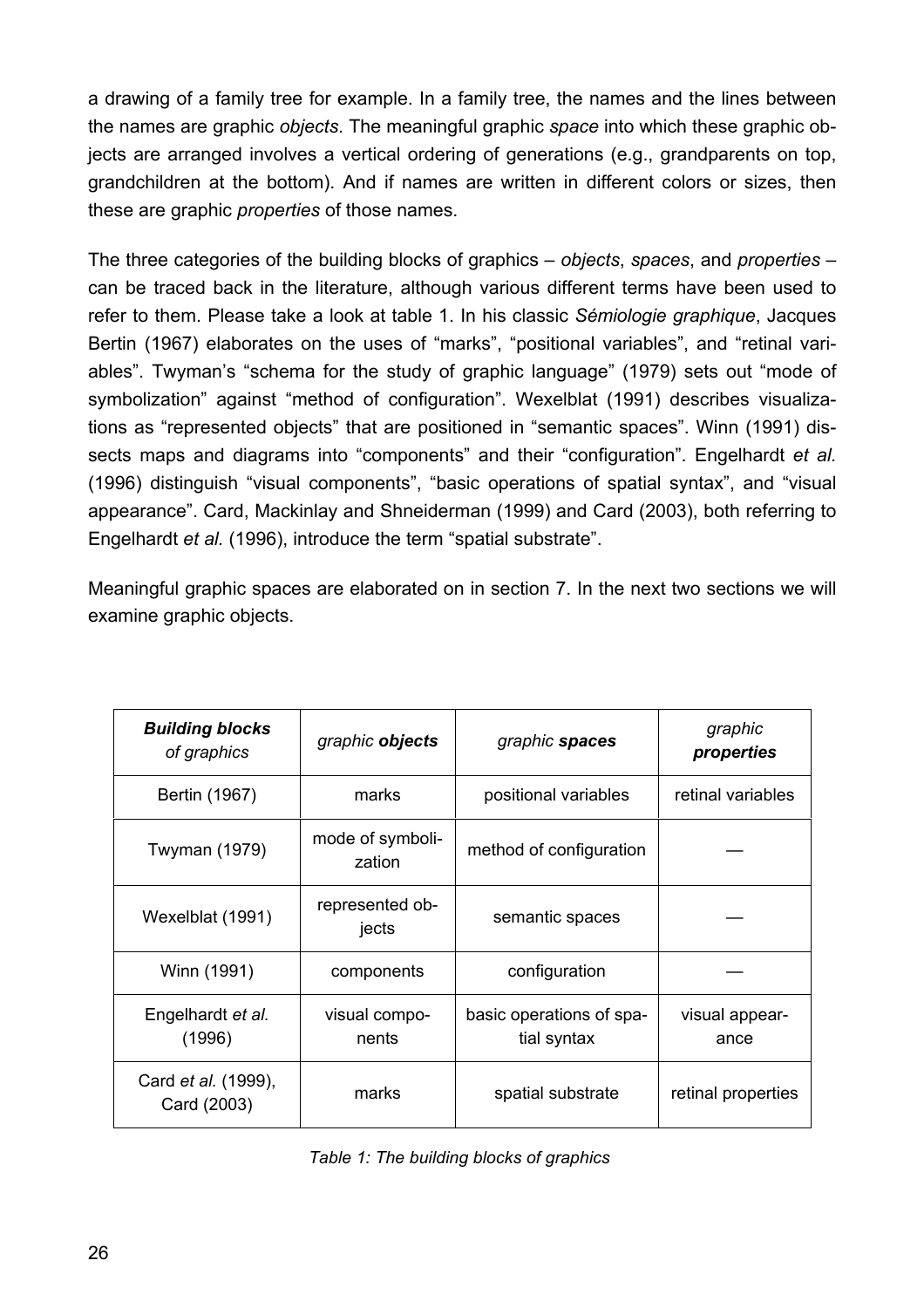## **4 Syntactic categories of graphic objects**

Every known spoken and/or written language is based on the possibility of combining language constituents of different *syntactic categories*. Examples of such syntactic categories are "noun phrase" and "verb phrase" (sometimes referred to as phrasal categories), or "noun", "verb" and "adjective" (usually referred to as lexical categories, or 'parts of speech'). In natural languages, such syntactic categories usually differ from each not only with regard to syntactic aspects but also with regard to semantic aspects.

Graphics can be approached in a similar way. Richards (1984) provides a very simple example figure in which a letter "A" and a letter "B" are connected by a line. This figure represents visually that "A is connected to B". Richards suggests that in this case "the line serves a verb-like function for the nouns A and B". A different way of describing this is to say that this simple figure contains *nodes* (the letters "A" and "B") and a *connector* (the line connects "A" and "B"). Mackinlay (1986) uses the term "connection languages" and writes that "Sentences of connection languages consist of two sets of marks: the set of nodes [...] and the set of links [...]" (again, in our terminology: a set of *nodes* and a set of *connectors*). As Mackinlay points out, it is also syntactically relevant here that "The nodes constrain the position of links".

To make a more general statement, we claim that all graphics are based on the possibility of combining graphic constituents (graphic objects) of different *syntactic categories* (Engelhardt *et al.* 1996, Engelhardt 2002, 2006). Let us take a subway map as an example. On a subway map, each subway station is indicated by a graphic object (e.g., a dot, or a small circle, or a tick). In terms of our analysis, that graphic mark functions syntactically as a *node*. Next to that graphic mark we read the name of that particular subway station. That station name functions syntactically as a *label*. The paths taken by different subway lines are represented as lines of different color. These colored line segments between the subway stations function syntactically as *connectors*.

These three syntactic categories reflect the existence of discrete entities (*nodes*), their specification (*labels*), and their connections (*connectors*). While *nodes* may make sense by themselves (icons for example), *labels* and *connectors* only make sense in the presence of the *nodes* that they are labeling or connecting (Engelhardt *et al*. 1996). By the way, a label does not need to be textual. In the London Underground map for example, subway stations that are close a train station are labeled with the *graphic symbol* that stands for the British Railways.

These syntactic categories may apply to a subway map, but how about a topographic map? Well, a topographic map may for example contain red dots that function as *nodes* indicating cities. In addition, the topographic map may contain blue lines that function as *line locators* indicating rivers; and, for example, small blue areas that function as *surface*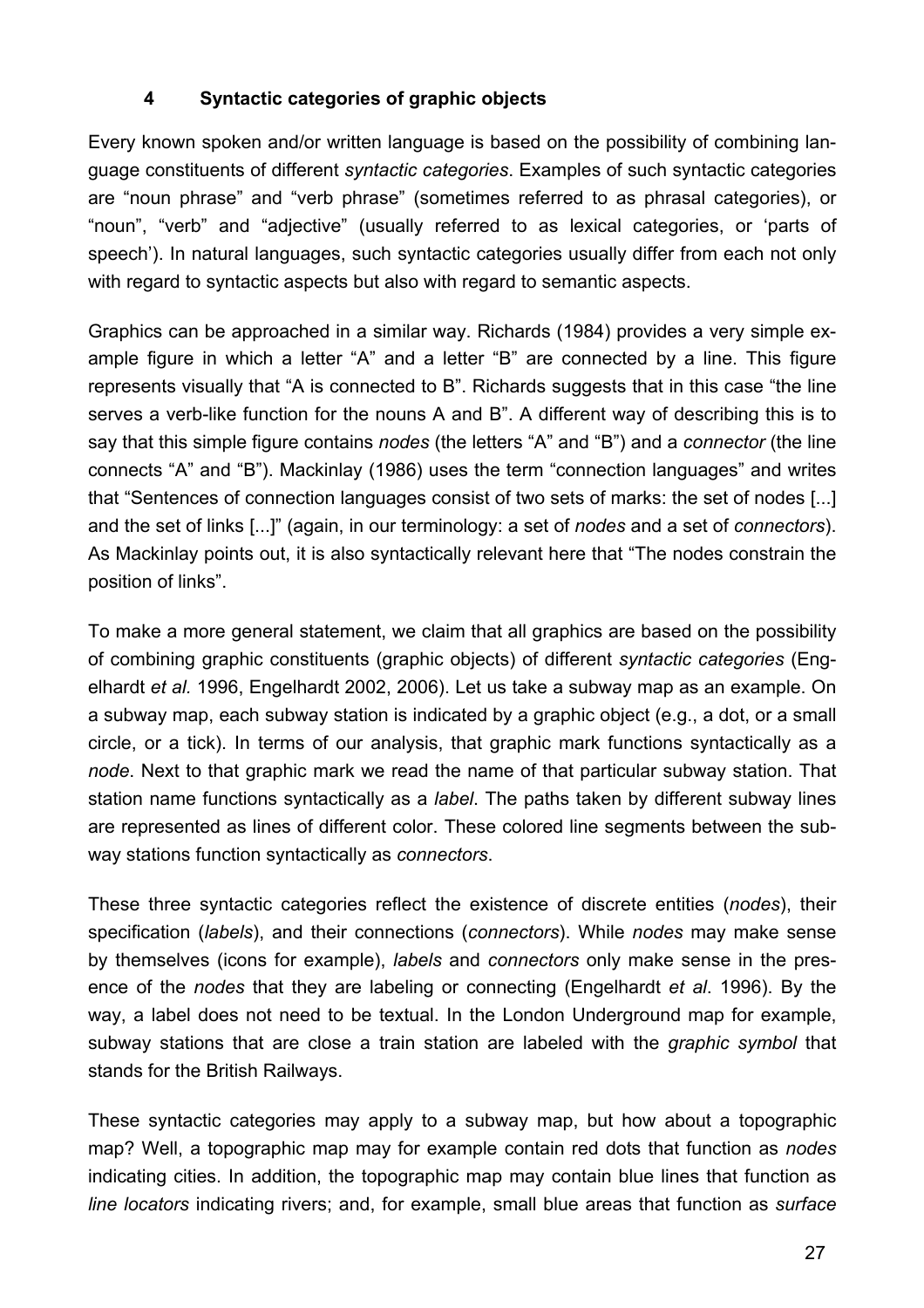*locators* indicating lakes. And the map may contain words that function as *labels* naming all these cities, rivers and lakes.

Graphic objects of different syntactic categories "behave" differently in a graphic representation. The constraints that govern their spatial positioning are different. Let us look at three examples. Example 1: What makes a *connector* different from a *line locator*? Consider a map that shows airline services between cities. Such a map will usually use *connectors* to show which cities are connected by flights. A *connector* is attached to the two graphic objects that are connected by it, and can easily been drawn with a slightly different curve, possibly making it bend a little more in order to prevent it from running through the middle of a third city in between, for example. A *line locator* on the other hand, such as a blue line that indicates a river on that same map, is attached to every point along the line that is described by the course of that river. The mapmaker can (should) not, for example, bend the line a little, in order to prevent it from running through a certain city. The reason for this is that this line is not simply a *connector* that links spring to ocean, but a *line locator* that traces a specific line in space.

Example 2: What makes a *label* different from a *node*? Consider a small black square on a map that indicates the location of a city, with a word indicating the name of the city (e.g., "Amsterdam"). That word is a *label*, which is attached to the black square. If more convenient for some reason, the mapmaker can move the label to the other side of the black square, as long as the label remains close to the black square. The black square however is a *node*, which is attached to a point in graphic space. This means that, while the mapmaker can move the label to the other side of black square, he cannot move the black square to the other side of the label. (In the latter case he would be moving the city.)

Example 3: What makes a *node* different from a *surface locator*? Consider two colored shapes on a map. One of the colored shapes is a pictogram of some sort that indicates a particular location (e.g., "you are here"). The other colored shape indicates a lake. The first colored shape ("you are here") is a *node*, which is attached to a point in graphic space. This colored shape can be made somewhat bigger or smaller by the mapmaker, without a change in meaning. The second colored shape (lake) is a *surface locator*, which is attached to a specific surface in graphic space. Consequently, the mapmaker cannot, for example, make this colored shape somewhat bigger or smaller without a change in meaning. (The lake would grow or shrink.)

*Nodes*, *labels*, *connectors*, *line locators*, and *surface locators* are examples of frequently used syntactic categories of graphic objects. *Proportional segments* are an example of a syntactic category that appears specifically in pie charts (the pie segments), in stacked bar charts, and more recently, in "treemaps". See table 2 for a few more syntactic categories.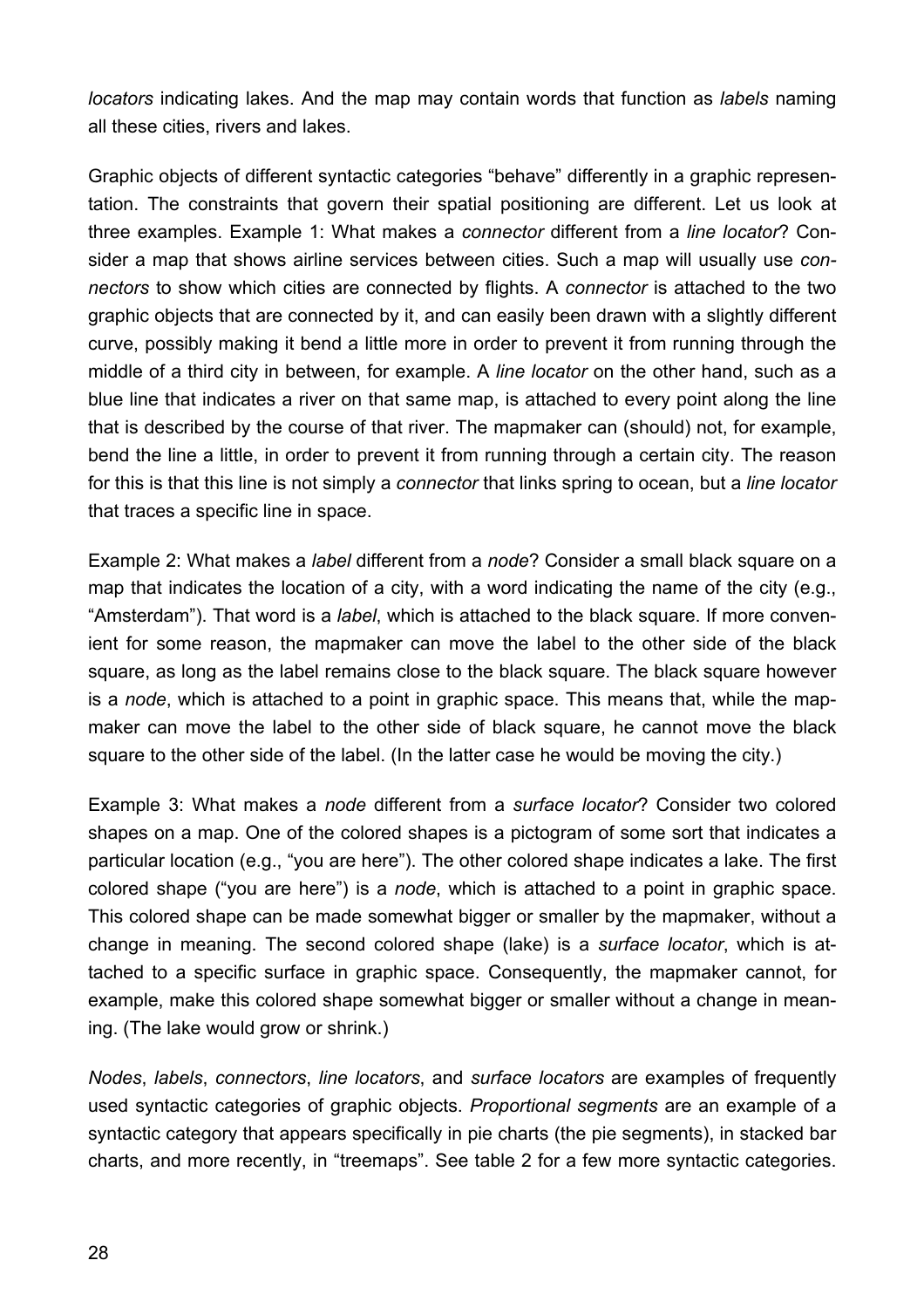| <b>Syntactic</b><br>categories<br>of graphic objects: | Type of attachment:                                                                 | Example(s):                                                                |
|-------------------------------------------------------|-------------------------------------------------------------------------------------|----------------------------------------------------------------------------|
| node                                                  | is attached to: either a point in a<br>meaningful graphic space, or to<br>nothing   | a dot marking a city on a<br>map, or a text box in a flow<br>chart         |
| label                                                 | is attached to: a graphic object that<br>is labelled by it                          | a name labelling an object<br>on a map                                     |
| connector                                             | is attached to: two graphic objects<br>that are connected by it                     | a line connecting two names<br>in a family tree                            |
| line locator                                          | is attached to: a specific line in a<br>meaningful graphic space                    | a river on a map, or the<br>curve of an electrocardio-<br>gram             |
| surface locator                                       | is attached to: a specific surface in a<br>meaningful graphic space                 | a colored surface on a map,<br>representing a lake or a<br>country         |
| grid marker                                           | is attached to: points and lines of<br>orientation in a meaningful graphic<br>space | latitude/longitude lines on a<br>map, or axes and tick marks<br>in a chart |
| proportional segment                                  | is attached to: a segment of the sur-<br>face of a graphic object                   | a pie segment in a pie chart                                               |
| frame                                                 | is attached to: the graphic object<br>that is framed by it                          | the line around the panel in a<br>comic book                               |
| etc                                                   | etc                                                                                 | etc                                                                        |

*Table 2: Syntactic categories of graphic objects and rules for their combination.*

Corresponding to "parts of speech" in natural languages, one could refer to these syntactic categories in graphics as "graphic parts".

All syntactic categories of graphic objects can be divided into two main groups: 1) objects that are attached to locations in graphic space (e.g., *node, line locator, surface locator, grid marker* are all attached to locations in graphic space), and 2) objects that are attached to other objects (*label, connector, proportional segment, frame* are all attached to other objects).

Several of the examples we that we are using above are taken from maps. However, we claim that *all* types of graphic representation of information can be analyzed in terms of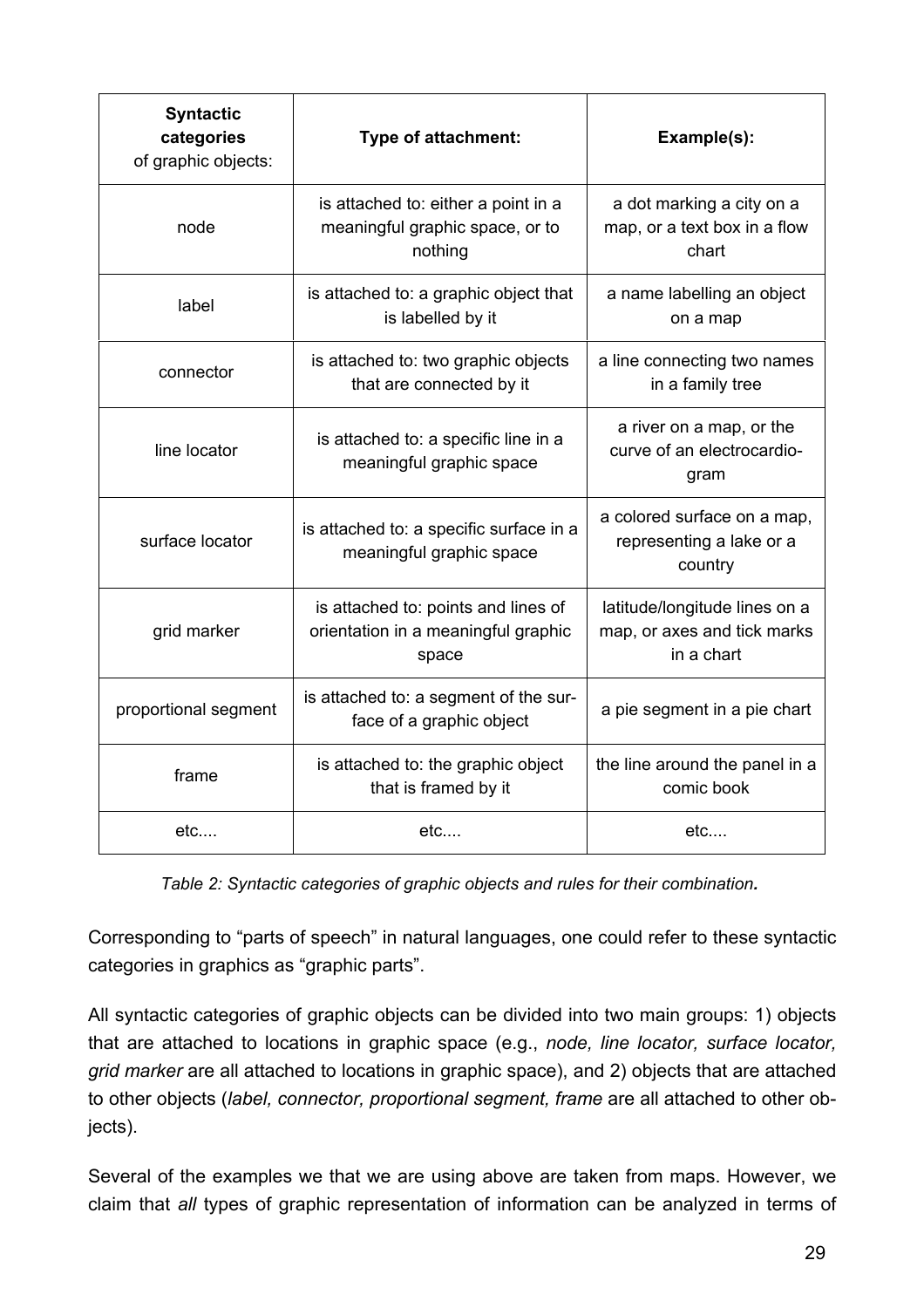their composition from graphic objects of different syntactic categories. For a more complete list of syntactic categories see "The language of graphics" (Engelhardt 2002) and "Objects and spaces: The visual language of graphics" (Engelhardt 2006).

## **5 At which level of detail do we define basic graphic objects?**

If we wish to regard graphics as sign systems, at which level of visual detail should we look for the 'basic signs' that graphics are composed of? What is the lowest level at which it is useful to talk about *graphic objects* in the sense of the approach that is proposed here? Richards (1984) believes that "there seems to be little profit in using such items as an individual dot or line as a unit of analysis. If we are going to use linguistics as a model, then what is needed for present purposes is not the pictorial equivalent of a phoneme or morpheme but something closer to a noun phrase". A little further on, Richards formulates it even stronger: "If any analysis is going to be possible at all it seems that it must start at a 'noun phrase' level, otherwise we are forced down to the meaningless level of dots and lines or else up to the level where all we can say is 'here is a diagram'".

How would "a 'noun phrase' level" generalize to the approach that is proposed here? Well, it points us to the (lowest) levels at which syntactic categories of graphic objects can be observed. This leads us to the following proposal:

The *basic graphic objects* in a particular graphic representation are those that can be regarded as functioning in some *syntactic category* within that particular graphic representation (e.g., as a label, as a node, as a connector, as a proportional segment, etc.).

In other words, we use the term *basic graphic object* to mean the smallest visual entities that play some syntactic role in the sense that we have been discussing in the previous section. Having explored syntactic aspects of graphic objects, we will now take a look at how the concept of *syntactics* can be applied to graphics.

## **6 Syntactics**

The distinction between syntactics, semantics, and pragmatics was introduced by Charles Morris (1938, 1946). Morris conceives of *syntactics* as the investigation of the relationships between signs, of the ways in which complex signs can be constructed from simple ones, as well as the ways in which complex signs can be analyzed into more simple ones (Morris 1946/1971). MacEachren (1995) notes:

According to Morris, syntactics is the relation between a given sign vehicle and other sign vehicles. There is a critical distinction here (that many cartographers have missed) between Morris's "syntactics" and the linguistic subcategory of "syntax". While syntax puts emphasis on word order and parsing (i.e., on a linear sequence), syntactics is much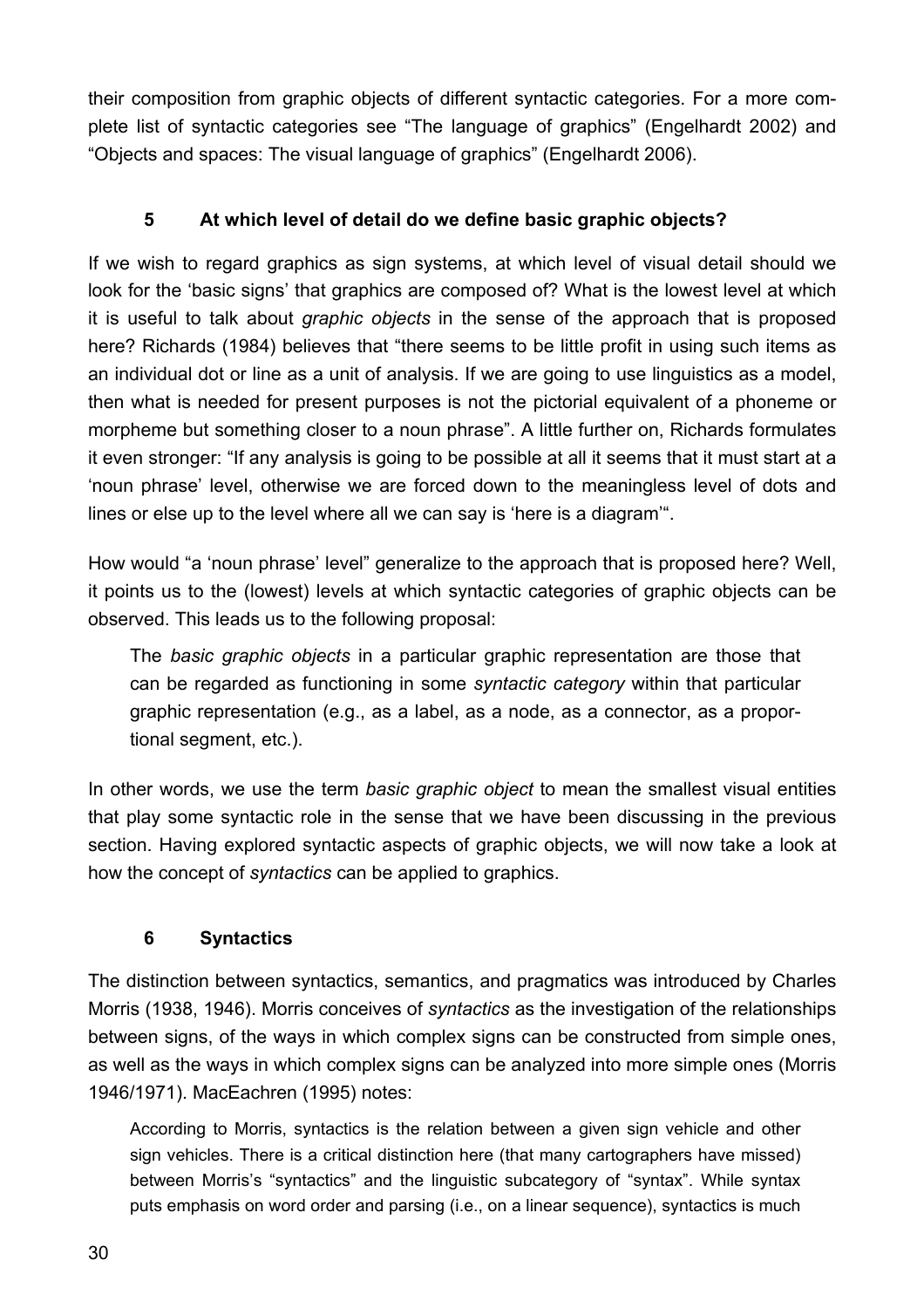broader in scope. Syntactics allows for any kind of among-sign relationships. Morris (1938, p. 16) makes this point explicitly in his statement that there are "syntactical problems in the fields of perceptual signs, aesthetic signs, the practical use of signs, and general linguistics." [...] At least three kinds of sign relationships seem to fall under Morris's umbrella of syntactics (Posner, 1985, in French; cited in Nöth, 1990, p. 51). These include: (1) "the consideration of signs and sign combinations so far as they are subject of syntactical rules" (Morris, 1938, p. 14), (2) "the way in which signs of various classes are combined to form compound signs" (Morris, 1946/1971, p. 367), and (3) "the formal relations of signs to one another" (Morris, 1938, p. 6).

#### [MacEachren 1995]

All of the descriptions of syntactics given above fit perfectly with the approach to graphic structure that is proposed in this paper. The syntactics of graphics investigates the relationships between graphic objects of different syntactic categories. It investigates the ruleand constraint-based relationships between graphic objects (of different syntactic categories) and graphic spaces. And syntactics investigates how graphic objects can be combined into composite graphic objects, and how composite graphic objects can be analyzed into more simple ones.

So far, we have concentrated on the discussion of graphic *objects*. The uses of graphic *properties* (e.g., color, size) have been thoroughly investigated by Bertin (1967), and later, among others, by Mackinlay (1986) and by MacEachren (1995). We will now take a closer look at the third main category of the building blocks of graphics: meaningful graphic *spaces*.

## **7 Meaningful graphic spaces**

Imagine sitting in a bar and using the arrangement of empty beer glasses on the bar table to explain, say, the location of Berlin with respect to London and Paris. The positioning of two beer glasses, standing for London and Paris, creates a *meaningful space* (Engelhardt 1998, 1999, 2002) – every position on the bar table has been assigned a geographical meaning. The meaningful space can even be regarded as extending beyond the bar table – a person on the other side of the bar may now happen to be "sitting in Africa". Similarly, when starting to draw a financial chart, by drawing two labeled axes (e.g., one for the months of the year, and the other for expenses in dollars), a *meaningful graphic space* has been created: every position in the yet-empty chart has been assigned a meaning, even before we have any data. The face of a clock also constitutes a meaningful graphic space - it assigns meaning (time of day) to every spatial position along a circle. While the "London-Paris-Berlin space" represents a *physical* space, the empty financial chart and the clock face represent a *conceptual* space. This is a pretty straightforward but important distinction.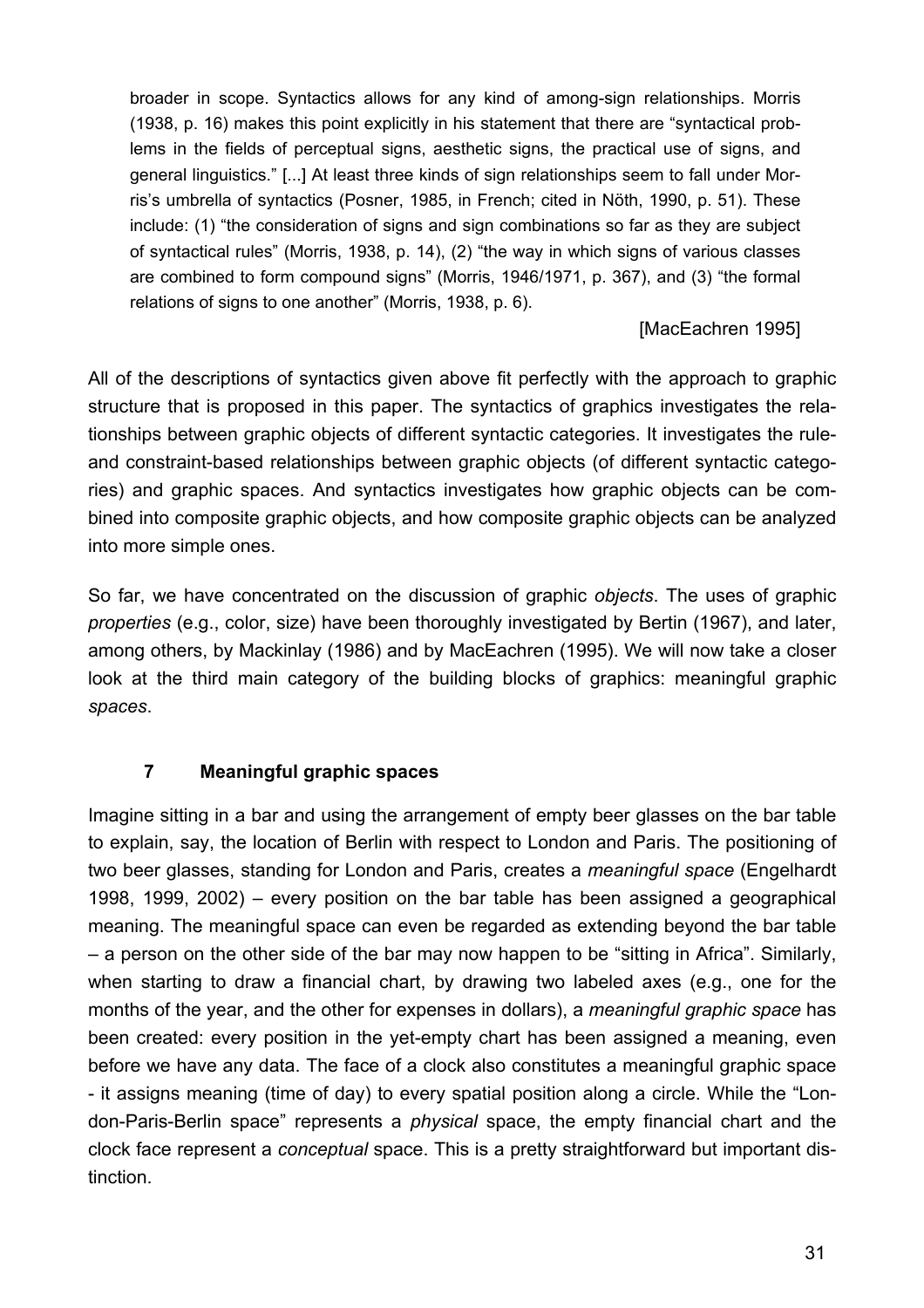Looking at the broad spectrum of graphics we can say that images of physical scenes and objects, such as pictures and maps, represent *physical spaces*, while many abstract graphics, such as family trees and statistical charts, represent *conceptual spaces* (Engelhardt 1999, 2002). In other words, pictures and maps use *spatial* arrangement in the image to represent *spatial* arrangement in the world, while family trees and pie charts use *spatial* arrangement in the image to represent *non-spatial* information.

Let us take a brief look at the relevant terminology in the literature. Regarding the frequently used term "iconic", we can assert that "iconic" graphics (such as pictures and maps) display *physical* spaces, while "abstract" graphics (such as family trees and statistical charts) display *conceptual* spaces. The former represent "concrete objects", while the latter represent "intangible concepts" (Winn 1991). This distinction has also been referred to as portraying "visible things" versus portraying "things that are inherently not visible" (Tversky 2001). One could argue however, that some representations of physical spaces such as a drawing of a molecule, a floor plan, or a world map, are – strictly speaking - not portraying "visible things". Therefore, instead of "visible" versus "non-visible", the distinction between *physical* and *conceptual* seems more appropriate here. Accordingly, we can observe that some (aspects of) graphics are "meant to reflect physical reality" while other (aspects of) graphics are "meant to reflect conceptual reality" (Tversky 2002).

Representations of physical spaces do, by the way, not always have to express the true co-ordinate proportions of the represented objects. Think of a world map, the London Underground map, or an "exploded view" of a machine. All three of these images greatly distort the physical spaces that they show, but nevertheless they are still representations of physical spaces.

Many graphics combine physical and conceptual spaces. As an example, think of little pictures of people or things (showing *physical* spaces) that are arranged on a time line (representing a *conceptual* space). Richards (1984) points out that while the "perspective landscape is homogeneous in that it portrays a single unbroken space at a single moment in time [...] it seems that more than one space and more than one time can be portrayed in a single diagram". As another example, think of little bar charts (showing *conceptual* spaces) that are arranged on a map (showing a *physical* space). Both of these examples make use of what can be referred to as "nesting", "embedding" (Engelhardt 2002), or "recursive composition" (Card 2003).

As an example of a true *hybrid* space (Engelhardt 1999, 2002), think of a threedimensional landscape drawing of a country in which the drawn "mountains" do not represent physical mountains, but – for example - population density, peaking in the cities and flat in the countryside. In this case, the horizontal plane represents the *physical* space of the country's geography, while the vertical dimension represents the *conceptual* space of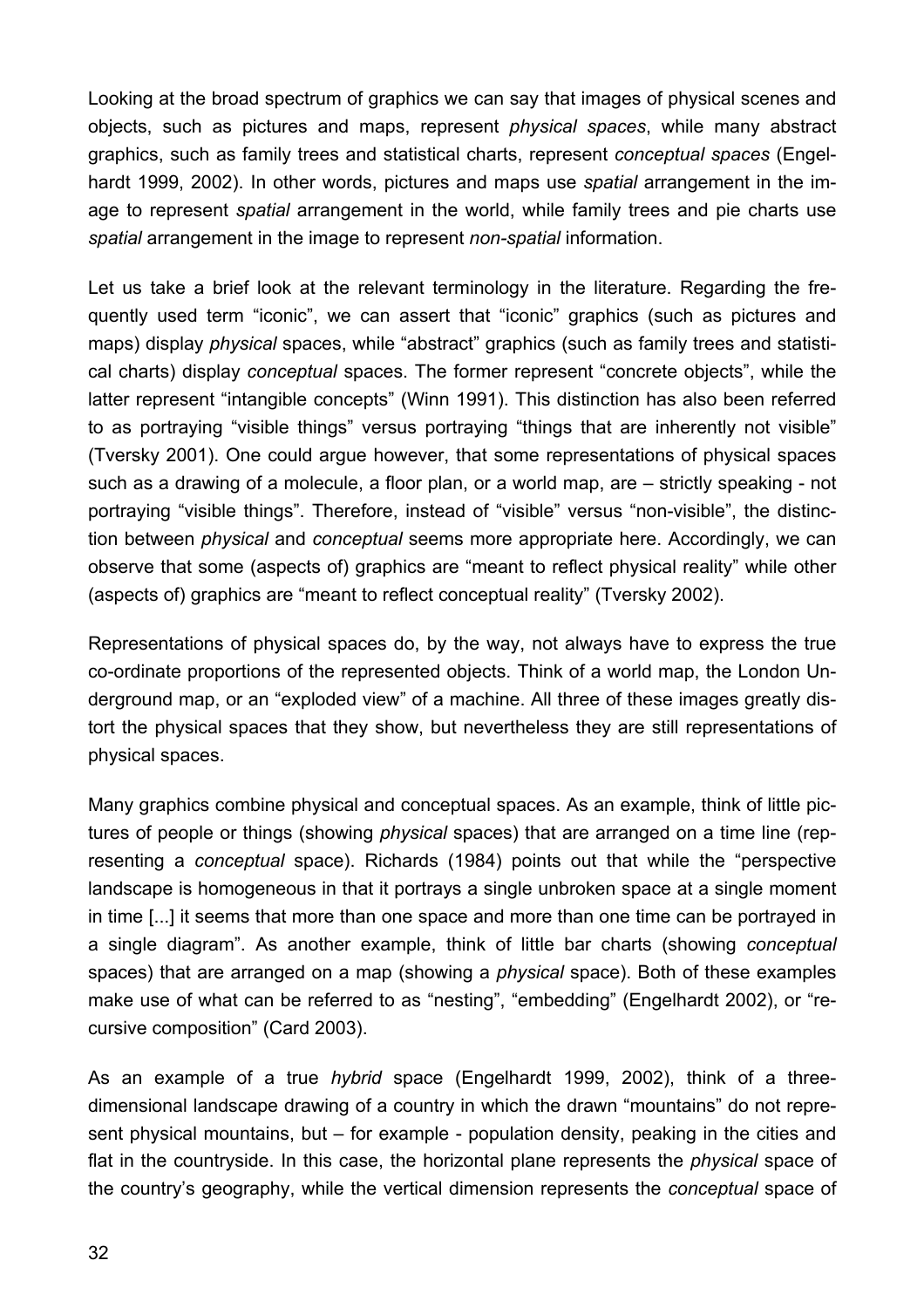| A typology of meaningful graphic space:<br>Alternative terminology and explanations:                                                                                                                                                            |                                                                                   | representation of<br>physical space                                                                                                                                                                                                                                                   | representation of<br>conceptual<br>space                                                                      |
|-------------------------------------------------------------------------------------------------------------------------------------------------------------------------------------------------------------------------------------------------|-----------------------------------------------------------------------------------|---------------------------------------------------------------------------------------------------------------------------------------------------------------------------------------------------------------------------------------------------------------------------------------|---------------------------------------------------------------------------------------------------------------|
| "proportion" (in French, Bertin<br>1967)<br>"interval" (Tversky 1995)<br>"quantitative" (Engelhardt et al.<br>1996)<br>"ratios of spatial distances [] are<br>perceived as meaningful"<br>(Engelhardt 2002)<br>"quantitative grid" (Card 2003)  | metric space<br>(shows propor-<br>tions)                                          | e.g., a topographic<br>map, most pictures                                                                                                                                                                                                                                             | e.g., a time axis,<br>any other quanti-<br>tative axis                                                        |
| "ordre" (in French, Bertin 1967)<br>"ordinal" (Tversky 1995, Engel-<br>hardt et al. 1996)<br>"a metric space that was printed<br>on a 'rubber sheet' and then<br>stretched non-homogenously"<br>(Engelhardt 2002)<br>"ordinal grid" (Card 2003) | topological<br>space<br>(shows order)                                             | e.g., the London<br>Underground map,<br>an "exploded view"<br>of a machine                                                                                                                                                                                                            | e.g., chronologi-<br>cal ordering of<br>panels in a comic,<br>any other mean-<br>ingful spatial or-<br>dering |
| "association" (in French, Bertin<br>1967)<br>"categorical" (Tversky 1995,<br>Engelhardt et al. 1996)<br>"segmentation" (Engelhardt 1998,<br>1999)<br>"spatial clustering" (Engelhardt<br>2002)<br>"nominal grid" (Card 2003)                    | grouping space<br>(shows associa-<br>tion)                                        | e.g., columns and rows in a table, any<br>other meaningful spatial grouping                                                                                                                                                                                                           |                                                                                                               |
| a) "recursion is the repeated<br>subdivision of space"<br>(Card et al. 1999)<br>"nesting", "embedding"<br>b) (Engelhardt 2002)<br>b) "orthogonal placement<br>of axes" (Card et al. 1999)<br>"simultaneous combina-<br>tion" (Engelhardt 2002)  | composite<br>space<br>constructed from<br>combinations of<br>the spaces<br>above) | a) e.g., the (metric, physical) space of a<br>picture within the (topological, concep-<br>tual) space of a chronological se-<br>quence,<br>b) e.g., a chart that combines a (metric,<br>conceptual) horizontal time axis with a<br>(metric, conceptual) vertical quantitative<br>axis |                                                                                                               |

*Table 3: A typology of meaningful graphic space*

population density. This example makes use of what can be referred to as "orthogonal placement of axes" (Card *et al.* 1999) or "simultaneous combination" (Engelhardt 2002).

In table 3, the two main operations for combining basic graphic spaces into composite graphic spaces are marked as "a" (embedding) and "b" (orthogonal placement of axes). These two techniques could be regarded as "composition operators that can generate composite designs" (Mackinlay 1986).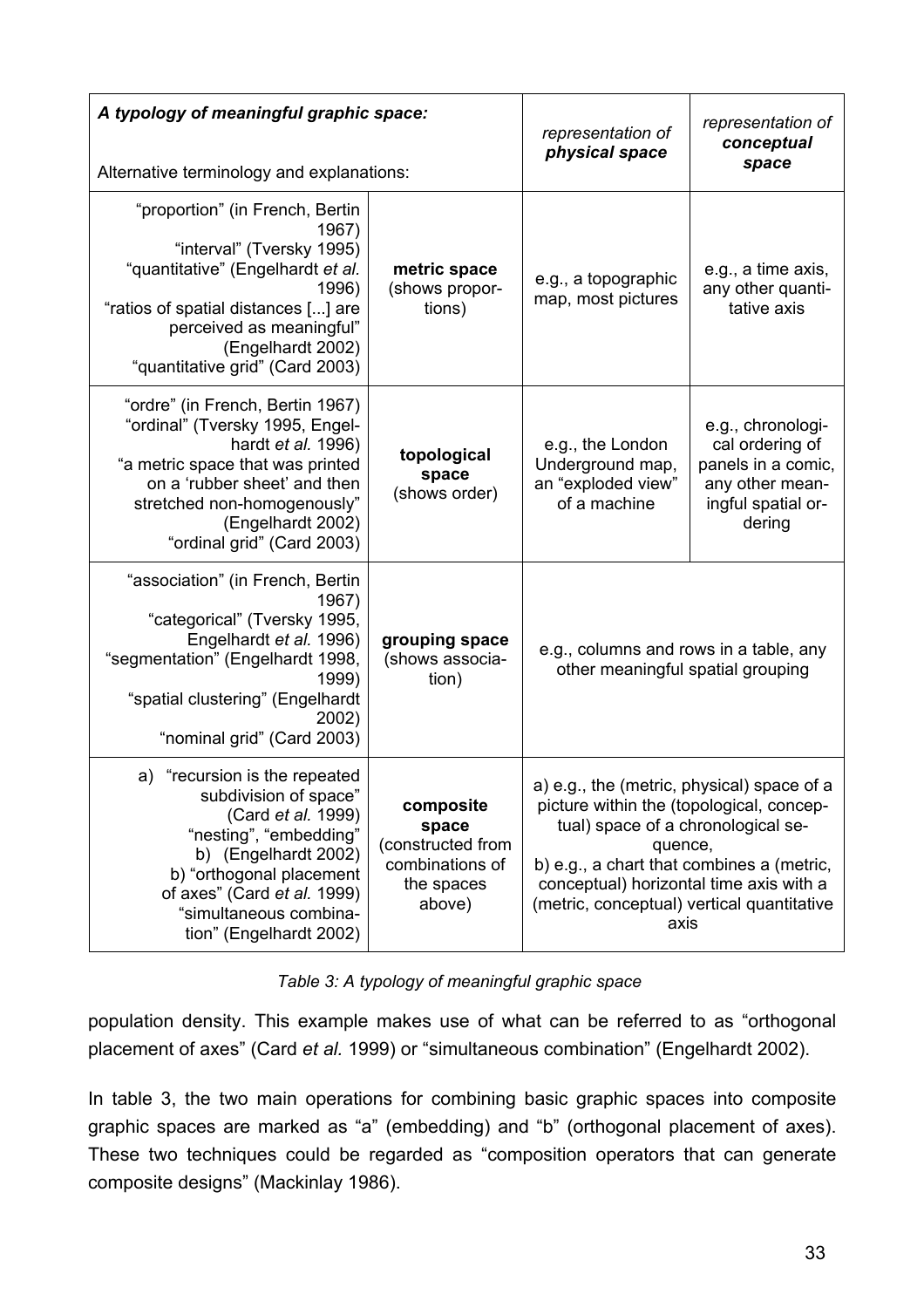Not all graphic spaces are meaningful graphic spaces by the way. A set of graphic objects can also be shown in a random arrangement (Engelhardt *et al.* 1996), forming a more or less arbitrary spatial structure (Engelhardt 2002). In this case the involved graphic space is "unstructured" (Card *et al.* 1999, Card 2003).

We claim that *all* types of graphic representation of information can be analyzed in terms of their composition from graphic spaces of different sorts. For a more complete discussion of meaningful graphic spaces see Engelhardt 2002 and Engelhardt 2006.

#### **8 Conclusions**

Graphics can be regarded as expressions in visual languages. We have tried to show that specifying such a visual language means a) specifying the syntactic categories of its *graphic objects*, plus b) specifying the *graphic space* in which these graphic objects are positioned, plus c) specifying the visual coding rules that determine the *graphic properties* of these graphic objects (see table 1). The *syntactic structure* of a graphic representation is determined by the rules of attachment for each of the involved syntactic categories (see table 2) and by the structure of the meaningful graphic space that is involved (see table 3). With this analysis we have attempted to demonstrate that Morris' original notion of *syntactics* applies well to the structure of graphics.

#### **References**

- Bertin, J.: *Sémiologie graphique*. Paris: Editions Gauthier-Villars. English translation by W.J. Berg (1983) as Semiology of graphics, Madison, WI: University of Wisconsin Press, 1967.
- Brinton, W.C.: *Graphic methods for presenting facts*. New York: McGraw-Hill Book Company / The Engineering Magazine Company, 1914.
- Card, S.K., J.D. Mackinlay, and B. Shneiderman (Eds.): *Readings in information visualization: Using vision to think*. San Francisco: Morgan Stanley Kaufmann Publishers, 1999.
- Card, S.K.: Information visualization. In: J.A. Jacko and A. Sears (Eds.), *The Human-Computer Interaction Handbook: Fundamentals, Evolving Technologies and Emerging Application*. Mahwah, New Jersey: Lawrence Erlbaum Associates, 2003, 544–582.
- Engelhardt, Y., J. de Bruin, T. Janssen, and R. Scha: The visual grammar of information graphics. In: N. H. Narayanan, and J. Damski (Eds.), *Proceedings of the AID '96 Workshop on Visual Representation, Reasoning and Interaction in Design*, Stanford University, 1996.
- Engelhardt, Y.: Meaningful space: How graphics use space to convey information. In: *Proceedings of Vision Plus 4, School of Design*, Carnegie Mellon University, Pittsburgh, 1998, 108-126.
- Engelhardt, Y.: Meaningful space. In: *If/Then: Design implications of new media*, Netherlands Design Institute, 1999, 72–74.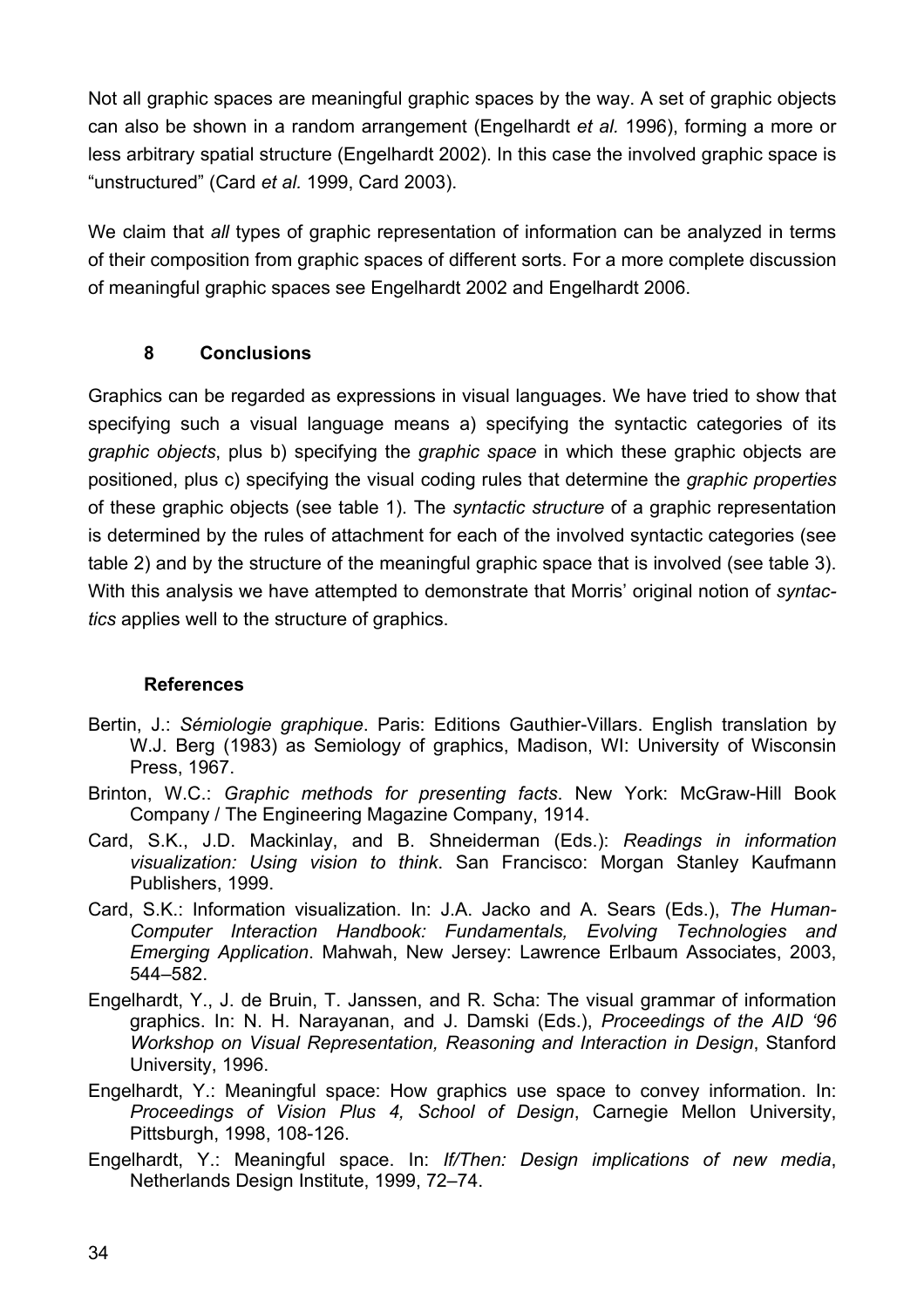- Engelhardt, Y.: *The language of graphics: A framework for the analysis of syntax and meaning in maps, charts and diagrams*. Unpublished Ph.D. thesis, Institute for Logic, Language and Computation, University of Amsterdam, The Netherlands, 2002.
- Engelhardt, Y.: Objects and spaces: The visual language of graphics. In: D. Barker-Plummer, R. Cox, and N. Swoboda (Eds.) *Diagrammatic representation and inference*. Berlin: Springer, 2006.
- Horn, R.E.: *Visual language: Global communication for the 21st century*. Bainbridge Island, WA: MacroVU, Inc., 1998.
- Knowlton, J.Q.: On the definition of "picture". *AV Communication Review*, 14, 1966, 157– 183.
- Kress, G., and T. van Leeuwen: *Reading Images: The Grammar of Visual Design*. London: Routledge, 1996.
- Lakin, F.: Visual grammars for visual languages. In: *Proceedings of AAAI 87, Sixth National Conference on Artificial Intelligence*, Seattle, Washington, 1987, 683–688.
- MacEachren, A.M.: *How maps work: Representation, visualization, and design*. Guilford Press, 1995.
- Mackinlay, J.D.: Automating the design of graphical presentations. *ACM Transactions on Graphics* 5, 2, 1986, 110–141.
- Morris, C.W.: *Foundations of the Theory of Signs: Foundations of the Unity of Science: Towards an International Encyclopedia of Unified Science*, Volumes 1 and 2. Chicago: University of Chicago Press, 1938.
- Morris, C.W.: Signs, language and behavior. In C. Morris (Ed.) (1971), *Writings on the General Theory of Signs*. The Hague: Mouton, 1971 (originally published in 1946).
- Nöth, W.: *Handbook of Semiotics*. Bloomington: Indiana University Press, 1990.
- Richards, C.J.: *Diagrammatics: An investigation aimed at providing a theoretical framework for studying diagrams and for establishing a taxonomy of their fundamental modes of graphic organization*. Ph.D. thesis, Royal College of Art, London, 1984.
- Stewart, A.H.: *Graphic representation of models in linguistic theory*. Bloomington: Indiana University Press, 1976.
- Tversky, B.: Cognitive origins of graphic conventions. In: F.T. Marchese (Ed.), *Understanding images*. Berlin, New York: Springer, 1995, 29–53.
- Tversky, B.: Spatial schemas in depictions. In: M. Gattis (Ed.), *Spatial schemas and abstract thought*. Cambridge: MIT Press; 2001.
- Tversky, B.: Some ways that graphics communicate. In N. Allen (Ed.), *Working with words and images: New Steps in an Old Dance*. Westport, Connecticut: Greenwood, 2002.
- Twyman, M.: A schema for the study of graphic language. In: P.A. Kolers, M.E. Wrolstad, H. Bouma (Eds.). *Processing of visible language*. Vol. 1., 117-150. New York: Plenum Press, 1979.
- Wexelblat, A.: Giving meaning to place: semantic spaces. In: M. Benedikt (Ed.), Cyberspace: first steps, Cambridge, MA: MIT Press, 1991, 255–271.
- Wilkinson, L.: *The Grammar of graphics*. Berlin, New York: Springer, 1999.
- Winn, W.: Learning from Maps and Diagrams. *Educational Psychology Review*, Vol. 3 (1991), No. 3, 211- 247.